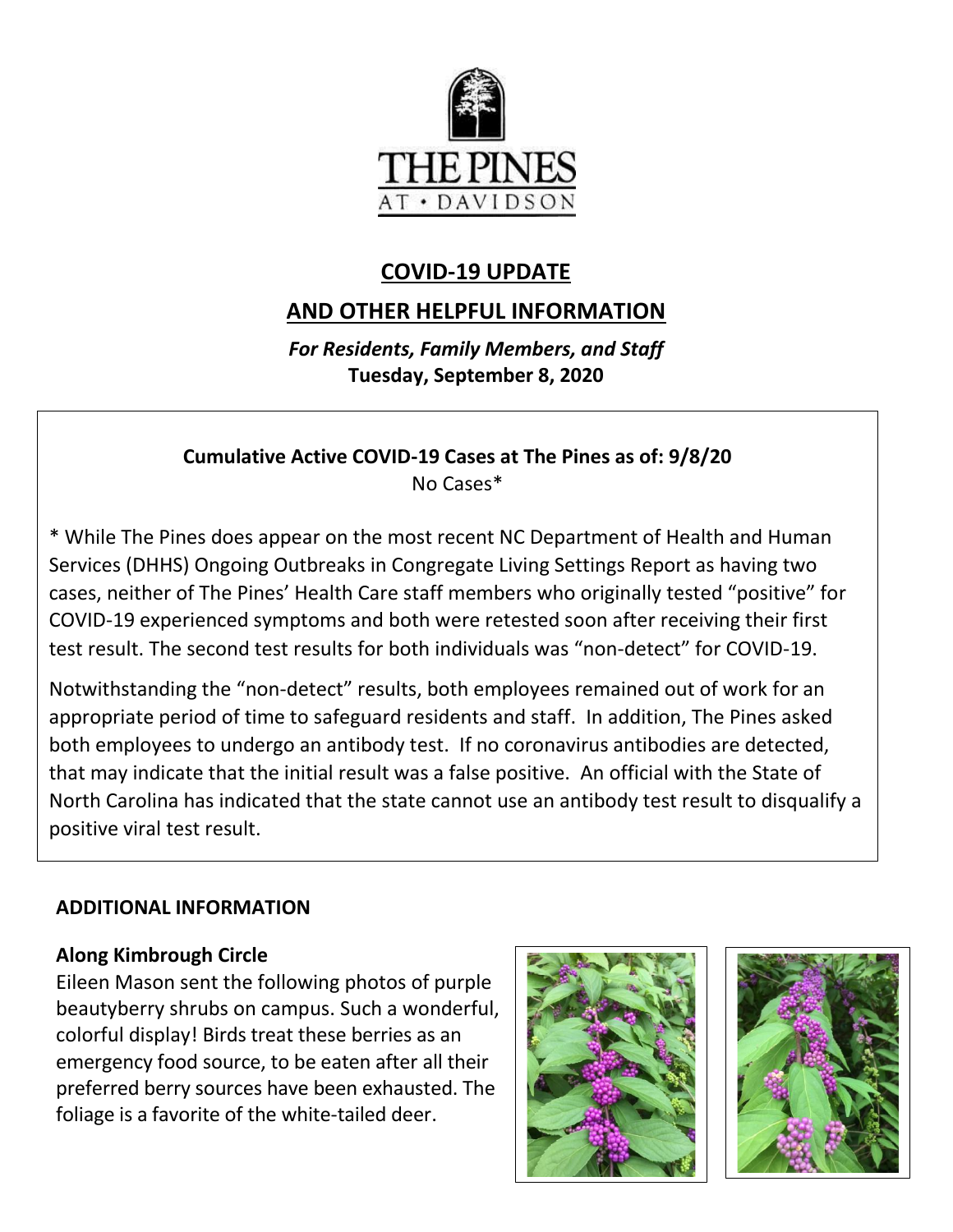#### **Construction Corner**

Many finer details are now being completed both on the exterior of the new buildings and within their walls. Here is Rodgers Builders' most recent building update report: [Rodgers.](https://www.mycommunity-center.com/filephotos/463/2020-09-04%20Weekly%20Update.pdf) Below is a shorter version:

- **New Nursing Wing:** Flooring, casework and door installation continues.
- **Villa 1:** Siding, brick, casework and covered parking work continues.
- **Villa 2:** Painting, trim, corridor drywall and elevator installation work takes place.
- **Dining Phase 4/5:** Slab preparation work for new Pub.
- **New Davidson Room**: Continued hanging of drywall.
- **Fitness Center:** Overhead utilities; demolition for new openings into existing corridor.
- **Sitework:** Site lighting near Health Care; pouring curb at traffic circle to loading dock.

**Photos:** Fitness Center skylight; Villa sitework, new Nursing Wing country kitchen.







### **Rock The Walk III Results**



Thank you to the Recreation Committee for organizing another fun, outdoor game last Sunday.

The Committee shared the following note: Sunday's Rock The Walk III quote was "I Learned The Value Of Hard Work By Working Hard". The author is Margaret Mead.

The winners, drawn from all of the correct entries, are CW and Lyvonne Ellison. Congratulations.

Thanks to all Residents who participated. The weather was perfect. We hope it was fun.